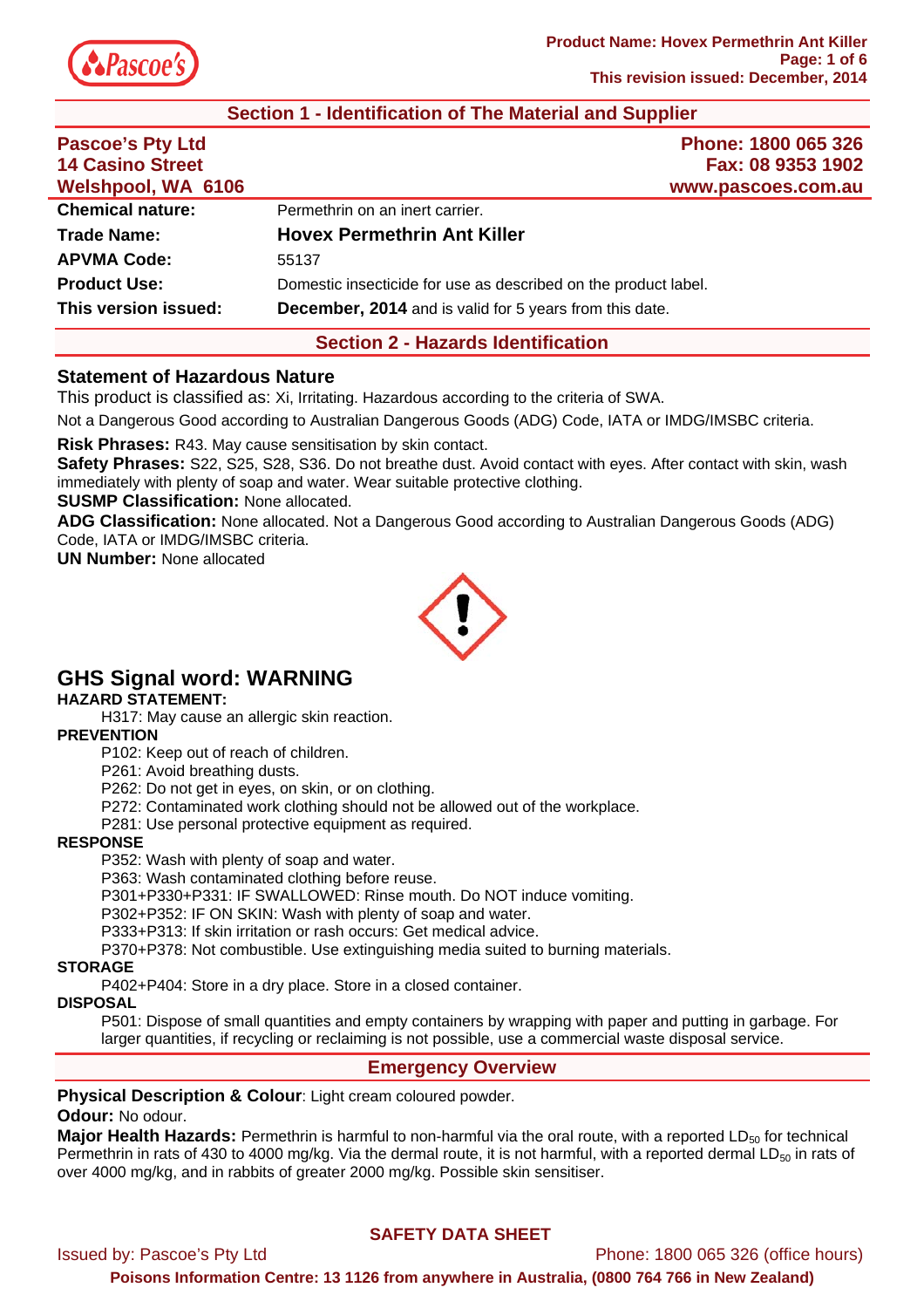

# **Potential Health Effects**

### **Persons sensitised to Permethrin should avoid contact with this product.**

## **Inhalation:**

**Short Term Exposure:** Available data indicates that this product is not harmful. However product may be mildly irritating, although unlikely to cause anything more than mild transient discomfort.

**Long Term Exposure:** No data for health effects associated with long term inhalation.

## **Skin Contact:**

**Short Term Exposure:** Classified as a potential sensitiser by skin contact. Exposure to a skin sensitiser, once sensitisation has occurred, may manifest itself as skin rash or inflammation, and in some individuals this reaction can be severe. In addition product may be irritating, but is unlikely to cause anything more than mild transient discomfort. **Long Term Exposure:** No data for health effects associated with long term skin exposure.

**Eye Contact:** 

**Short Term Exposure:** This product is likely to be mechanically irritating. If exposure is minor or brief, no long term effects should result. However, if material is not removed promptly, scratches to surface of the eye may result with long term consequences.

**Long Term Exposure:** No data for health effects associated with long term eye exposure.

## **Ingestion:**

**Short Term Exposure:** Significant oral exposure is considered to be unlikely. However, this product may be irritating to mucous membranes but is unlikely to cause anything more than transient discomfort.

**Long Term Exposure:** No data for health effects associated with long term ingestion.

## **Carcinogen Status:**

**SWA:** No significant ingredient is classified as carcinogenic by SWA.

**NTP:** No significant ingredient is classified as carcinogenic by NTP.

**IARC:** Permethrin is Class 3 - unclassifiable as to carcinogenicity to humans.

See the IARC website for further details. A web address has not been provided as addresses frequently change.

| <b>Section 3 - Composition/Information on Ingredients</b> |               |           |                                |         |
|-----------------------------------------------------------|---------------|-----------|--------------------------------|---------|
| Ingredients                                               | <b>CAS No</b> | $Conc.\%$ | TWA $(mg/m^3)$ STEL $(mg/m^3)$ |         |
| Permethrin (25:75 cis:trans)                              | 52645-53-1    | 10a/ka    | not set                        | not set |
| Other non hazardous ingredients                           | secret        | to 100    | not set                        | not set |

This is a commercial product whose exact ratio of components may vary slightly. Minor quantities of other non hazardous ingredients are also possible.

The SWA TWA exposure value is the average airborne concentration of a particular substance when calculated over a normal 8 hour working day for a 5 day working week. The STEL (Short Term Exposure Limit) is an exposure value that may be equalled (but should not be exceeded) for no longer than 15 minutes and should not be repeated more than 4 times per day. There should be at least 60 minutes between successive exposures at the STEL. The term "peak "is used when the TWA limit, because of the rapid action of the substance, should never be exceeded, even briefly.

## **Section 4 - First Aid Measures**

## **General Information:**

You should call The **Poisons Information Centre** if you feel that you may have been poisoned, burned or irritated by this product. The number is **13 11 26 from anywhere in Australia (0800 764 766 in New Zealand)** and is available at all times. Have this SDS with you when you call.

**Inhalation:** First aid is not generally required. If in doubt, contact a Poisons Information Centre or a doctor.

**Skin Contact:** Gently brush away excess particles. Wash gently and thoroughly with water (use non-abrasive soap if necessary) for 5 minutes or until chemical is removed.

**Eye Contact:** Quickly and gently brush particles from eyes. Immediately flush the contaminated eye(s) with lukewarm, gently flowing water until the particles are removed, while holding the eyelid(s) open. Obtain medical attention if irritation persists, or if particles are lodged in surface of the eye(s). Take special care if exposed person is wearing contact lenses.

**Ingestion:** If product is swallowed or gets in mouth, do NOT induce vomiting; wash mouth with water and give some water to drink. If symptoms develop, or if in doubt contact a Poisons Information Centre or a doctor.

Issued by: Pascoe's Pty Ltd Phone: 1800 065 326 (office hours)

**Poisons Information Centre: 13 1126 from anywhere in Australia, (0800 764 766 in New Zealand)**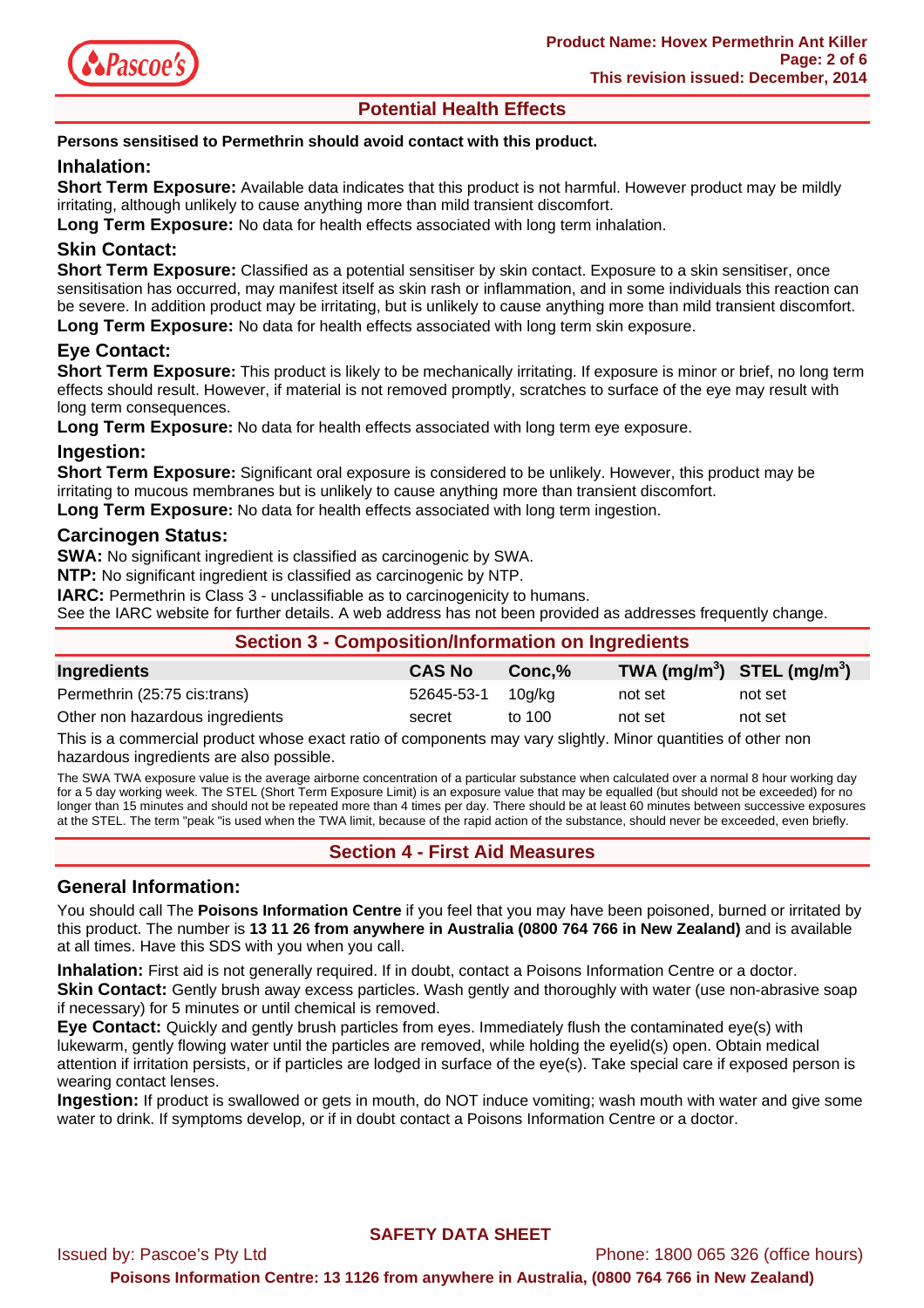

# **Section 5 - Fire Fighting Measures**

**Fire and Explosion Hazards**: The major hazard in fires is usually inhalation of heated and toxic or oxygen deficient (or both), fire gases. There is no risk of an explosion from this product under normal circumstances if it is involved in a fire.

Only small quantities of decomposition products are expected from this product at temperatures normally achieved in a fire.

Fire decomposition products from this product are not expected to be hazardous or harmful.

**Extinguishing Media:** Not combustible. Use extinguishing media suited to burning materials. **Il the fire brigade.** 

|                                  | <b>Fire Fighting:</b> If a significant quantity of this product is involved in a fire, call the |
|----------------------------------|-------------------------------------------------------------------------------------------------|
| <b>Flash point:</b>              | Does not burn.                                                                                  |
| <b>Upper Flammability Limit:</b> | Does not burn.                                                                                  |
| <b>Lower Flammability Limit:</b> | Does not burn.                                                                                  |
| <b>Autoignition temperature:</b> | Not applicable - does not burn.                                                                 |
| <b>Flammability Class:</b>       | Does not burn.                                                                                  |
|                                  |                                                                                                 |

## **Section 6 - Accidental Release Measures**

**Accidental release:** This product is sold in small packages, and the accidental release from one of these is not usually a cause for concern. For minor spills, clean up, rinsing to sewer and put empty container in garbage. Although no special protective clothing is normally necessary because of occasional minor contact with this product, it is good practice to wear impermeable gloves when handling chemical products. In the event of a major spill, prevent spillage from entering drains or water courses and call emergency services.

# **Section 7 - Handling and Storage**

**Handling:** Keep exposure to this product to a minimum, and minimise the quantities kept in work areas. Check Section 8 of this SDS for details of personal protective measures, and make sure that those measures are followed. The measures detailed below under "Storage" should be followed during handling in order to minimise risks to persons using the product in the workplace. Also, avoid contact or contamination of product with incompatible materials listed in Section 10.

**Storage:** Store packages of this product in a cool place. Make sure that containers of this product are kept tightly closed. Keep containers dry and away from water. Make sure that the product does not come into contact with substances listed under "Incompatibilities" in Section 10. Check packaging - there may be further storage instructions on the label.

# **Section 8 - Exposure Controls and Personal Protection**

The following Australian Standards will provide general advice regarding safety clothing and equipment:

Respiratory equipment: **AS/NZS 1715**, Protective Gloves: **AS 2161**, Occupational Protective Clothing: AS/NZS 4501 set 2008, Industrial Eye Protection: **AS1336** and **AS/NZS 1337**, Occupational Protective Footwear: **AS/NZS2210**.

**SWA Exposure Limits TWA (mg/m<sup>3</sup>**

**) STEL (mg/m<sup>3</sup> )** 

Exposure limits have not been established by SWA for any of the significant ingredients in this product.

The ADI for Permethrin is set at 0.05mg/kg/day. The corresponding NOEL is set at 5mg/kg/day. ADI means Acceptable Daily Intake; NOEL means No-observable-effect-level. Data from Australian ADI List, June 2013.

No special equipment is usually needed when occasionally handling small quantities. The following instructions are for bulk handling or where regular exposure in an occupational setting occurs without proper containment systems. **Ventilation:** No special ventilation requirements are normally necessary for this product. However make sure that the work environment remains clean and that dusts are minimised.

**Eye Protection:** Eye protection is not normally necessary when this product is being used. However, if in doubt, wear suitable protective glasses or goggles.

**Skin Protection:** If you believe you may have a sensitisation to this product or any of its declared ingredients, you should prevent skin contact by wearing impervious gloves, clothes and, preferably, apron. Make sure that all skin areas are covered. See below for suitable material types.

**Protective Material Types:** There is no specific recommendation for any particular protective material type. **Respirator:** If there is a significant chance that dusts are likely to build up in the area where this product is being used, we recommend that you use a suitable Dust Mask.

Safety deluge showers should, if practical, be provided near to where this product is being handled commercially.

## **SAFETY DATA SHEET**

Issued by: Pascoe's Pty Ltd Phone: 1800 065 326 (office hours) **Poisons Information Centre: 13 1126 from anywhere in Australia, (0800 764 766 in New Zealand)**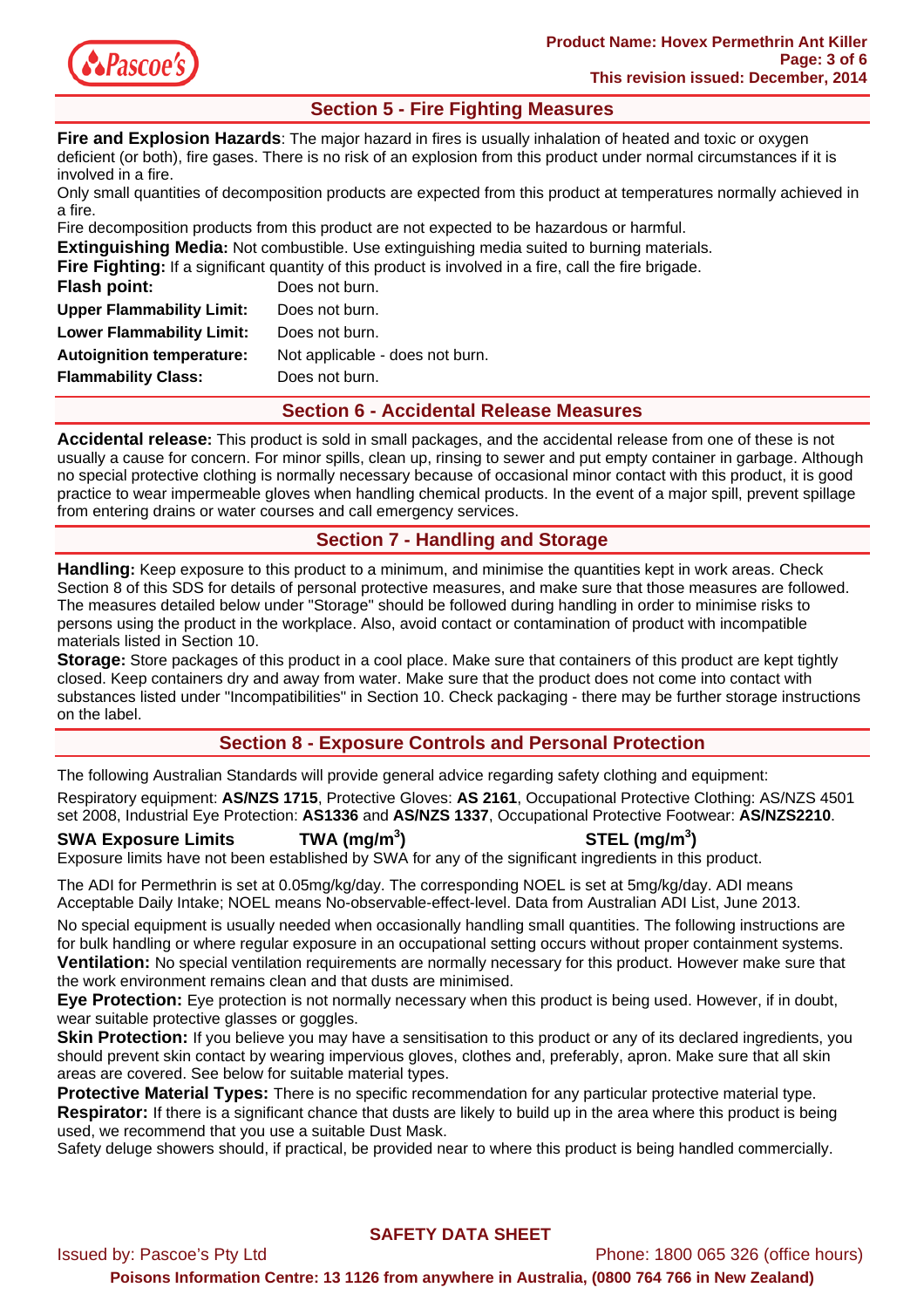

| <b>Section 9 - Physical and Chemical Properties:</b> |                                                 |  |
|------------------------------------------------------|-------------------------------------------------|--|
| <b>Physical Description &amp; colour:</b>            | Light cream coloured powder.                    |  |
| Odour:                                               | No odour.                                       |  |
| <b>Boiling Point:</b>                                | Not available.                                  |  |
| <b>Freezing/Melting Point:</b>                       | No specific data. Solid at normal temperatures. |  |
| <b>Volatiles:</b>                                    | Nil at $100^{\circ}$ C.                         |  |
| <b>Vapour Pressure:</b>                              | Nil at normal ambient temperatures.             |  |
| <b>Vapour Density:</b>                               | Not applicable.                                 |  |
| <b>Specific Gravity:</b>                             | No data.                                        |  |
| <b>Water Solubility:</b>                             | Insoluble.                                      |  |
| pH:                                                  | No data.                                        |  |
| <b>Volatility:</b>                                   | Nil at normal ambient temperatures.             |  |
| <b>Odour Threshold:</b>                              | No data.                                        |  |
| <b>Evaporation Rate:</b>                             | Not applicable.                                 |  |
| <b>Coeff Oil/water Distribution:</b>                 | No data                                         |  |
| Viscosity:                                           | Not applicable.                                 |  |
| <b>Autoignition temp:</b>                            | Not applicable - does not burn.                 |  |
|                                                      | <b>Section 10 - Stability and Reactivity</b>    |  |

**Reactivity:** This product is unlikely to react or decompose under normal storage conditions. However, if you have any doubts, contact the supplier for advice on shelf life properties.

**Conditions to Avoid:** This product should be kept in a cool place, preferably below 30°C. Keep containers tightly closed. Containers should be kept dry.

**Incompatibilities:** strong acids, strong bases, oxidising agents.

**Fire Decomposition:** Only small quantities of decomposition products are expected from this product at temperatures normally achieved in a fire. Combustion forms carbon dioxide, and if incomplete, carbon monoxide and possibly smoke. Water is also formed. Carbon monoxide poisoning produces headache, weakness, nausea, dizziness, confusion, dimness of vision, disturbance of judgment, and unconsciousness followed by coma and death. **Polymerisation:** This product will not undergo polymerisation reactions.

## **Section 11 - Toxicological Information**

**Toxicity: Acute toxicity:** Permethrin is harmful to non-harmful via the oral route, with a reported LD50 for technical Permethrin in rats of 430 to 4000 mg/kg. Via the dermal route, it is not harmful, with a reported dermal LD50 in rats of over 4000 mg/kg, and in rabbits of greater 2000 mg/kg. Permethrin caused mild irritation of both the intact and abraded skin of rabbits. It also caused conjunctivitis when it was applied to the eyes. The 4-hour inhalation LC50 for rats was greater than 23.5 mg/L, indicating practically no inhalation toxicity. The toxicity of Permethrin is dependent on the ratio of the isomers present; the cis-isomer being more toxic.

**Chronic toxicity:** No adverse effects were observed in dogs fed Permethrin at doses of 5 mg/kg/day for 90 days. Rats fed 150 mg/kg/day for 6 months showed a slight increase in liver weights. Very low levels of Permethrin in the diet of chickens (0.1 ppm for 3 to 6 weeks after hatching) have been reported to suppress immune system activity. **Reproductive effects:** The fertility of female rats was affected when they received very high oral doses of 250 mg/kg/day of Permethrin during the 6th to 15th day of pregnancy. It is not likely that reproductive effects will be seen in humans under normal circumstances.

**Teratogenic effects:** Permethrin is reported to show no teratogenic activity.

**Mutagenic effects:** Permethrin is reported to show no mutagenic activity.

**Carcinogenic effects:** The evidence regarding the carcinogenicity of Permethrin is inconclusive.

**Organ toxicity:** Permethrin is suspected of causing liver enlargement of the liver and nerve damage. Effects on the immune system have been noted in animal studies.

**Fate in humans and animals:** Permethrin is efficiently metabolized by mammalian livers. Breakdown products, or "metabolites," of Permethrin are quickly excreted and do not persist significantly in body tissues. When Permethrin is administered orally to rats, it is rapidly metabolized and almost completely eliminated from the body in a few days. Only 3 to 6% of the original dose was excreted unchanged in the faeces of experimental animals. Permethrin may persist in fatty tissues, with half-lives of 4 to 5 days in brain and body fat. Permethrin does not block, or inhibit, cholinesterase enzymes.

There is no data to hand indicating any particular target organs.

Permethrin is Classed by SWA as a potential sensitiser by skin contact.

## **SAFETY DATA SHEET**

Issued by: Pascoe's Pty Ltd Phone: 1800 065 326 (office hours)

**Poisons Information Centre: 13 1126 from anywhere in Australia, (0800 764 766 in New Zealand)**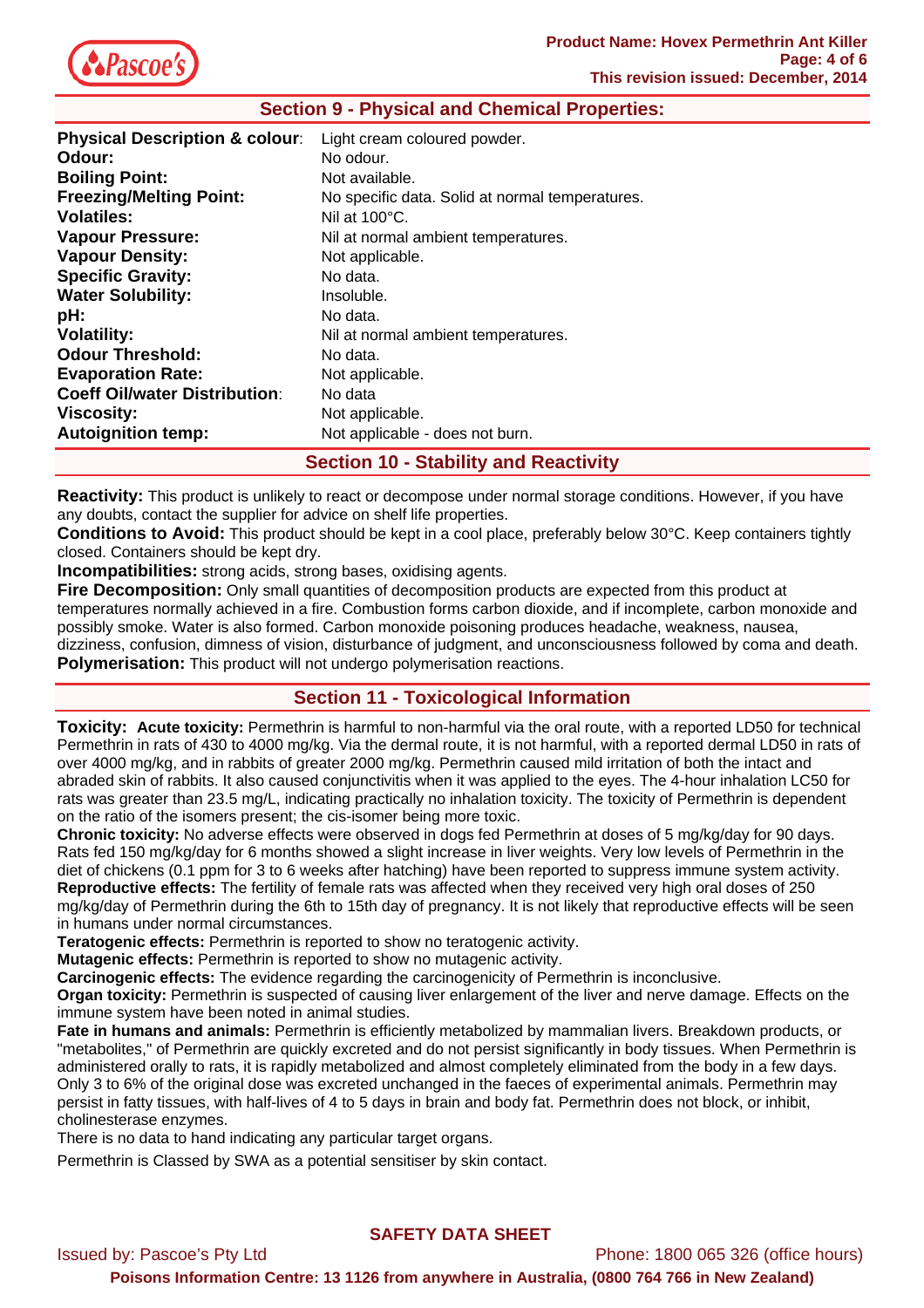

## **Classification of Hazardous Ingredients**

Ingredient **Risk Phrases** 

Permethrin >=1%Conc<25%: Xi; R43

# **Section 12 - Ecological Information**

This product is biodegradable. It will not accumulate in the soil or water or cause long term problems. **Effects on birds:** Permethrin is practically non-toxic to birds. The oral LD50 for a Permethrin formulation is greater than 9900 mg/kg in mallard ducks, greater than 13,500 mg/kg in pheasants, and greater than 15,500 mg/kg in Japanese quail.

**Effects on aquatic organisms:** Aquatic ecosystems are particularly vulnerable to the impact of Permethrin. A fragile balance exists between the quality and quantity of insects and other invertebrates that serve as fish food. The 48-hour LC50 for rainbow trout is 0.0125 mg/L for 24 hours, and 0.0054 mg/L for 48 hours. The 48-hour LC50 in bluegill sunfish and salmon is 0.0018 mg/L. As a group, synthetic pyrethroids were toxic to all estuarine species tested. They had a 96-hour LC50 of less than or equal to 0.0078 mg/L for these species. The bioconcentration factor for Permethrin in bluefish is 715 times the concentrations in water and is 703 in catfish. This indicates that the compound has a low to moderate potential to accumulate in these organisms.

**Effects on other organisms:** Permethrin is extremely toxic to bees. Severe losses may be expected if bees are present at treatment time, or within a day thereafter. Permethrin is also toxic to wildlife. It should not be applied, or allowed to drift, to crops or weeds in which active foraging takes place.

### **Environmental Fate:**

**Breakdown in soil and groundwater:** Permethrin is of low to moderate persistence in the soil environment, with reported half-lives of 30 to 38 days. Permethrin is readily broken down, or degraded, in most soils except organic types. Soil microorganisms play a large role in the degradation of Permethrin in the soil. The addition of nutrients to soil may increase the degradation of Permethrin. It has been observed that the availability of sodium and phosphorous decreases when Permethrin is added to the soil. Permethrin is tightly bound by soils, especially by organic matter. Very little leaching of Permethrin has been reported. It is not very mobile in a wide range of soil types. Because Permethrin binds very strongly to soil particles and is nearly insoluble in water, it is not expected to leach or to contaminate groundwater.

**Breakdown in water:** The results of one study near estuarine areas showed that Permethrin had a half-life of less than 2.5 days. When exposed to sunlight, the half-life was 4.6 days. Permethrin degrades rapidly in water, although it can persist in sediments. There was a gradual loss of toxicity after Permethrin aged for 48 hours in sunlight at 0.05 mg/L in water.

**Breakdown in vegetation:** Permethrin is not phytotoxic, or poisonous, to most plants when it is used as directed. Some injury has occurred on certain ornamental plants. No incompatibility has been observed with Permethrin on cultivated plants. Treated apples, grapes, and cereal grains contain less than one mg/kg of Permethrin at harvest time.

## **Section 13 - Disposal Considerations**

**Disposal:** Dispose of small quantities and empty containers by wrapping with paper and putting in garbage. For larger quantities, if recycling or reclaiming is not possible, use a commercial waste disposal service.

## **Section 14 - Transport Information**

**UN Number:** This product is not classified as a Dangerous Good by ADG, IATA or IMDG/IMSBC criteria. No special transport conditions are necessary unless required by other regulations.

## **Section 15 - Regulatory Information**

**AICS:** All of the significant ingredients in this formulation are compliant with NICNAS regulations. The following ingredient: Permethrin, is mentioned in the SUSMP.

## **Section 16 - Other Information**

### **This SDS contains only safety-related information. For other data see product literature.**

| <b>Acronyms:</b>    |                                                                                                                        |
|---------------------|------------------------------------------------------------------------------------------------------------------------|
| <b>ADG Code</b>     | Australian Code for the Transport of Dangerous Goods by Road and Rail $(7th$ edition)                                  |
| <b>AICS</b>         | Australian Inventory of Chemical Substances                                                                            |
| <b>SWA</b>          | Safe Work Australia, formerly ASCC and NOHSC                                                                           |
| <b>CAS number</b>   | <b>Chemical Abstracts Service Registry Number</b>                                                                      |
| <b>Hazchem Code</b> | Emergency action code of numbers and letters that provide information to emergency<br>services especially firefighters |
| <b>IARC</b>         | International Agency for Research on Cancer                                                                            |

## **SAFETY DATA SHEET**

Issued by: Pascoe's Pty Ltd Phone: 1800 065 326 (office hours)

**Poisons Information Centre: 13 1126 from anywhere in Australia, (0800 764 766 in New Zealand)**